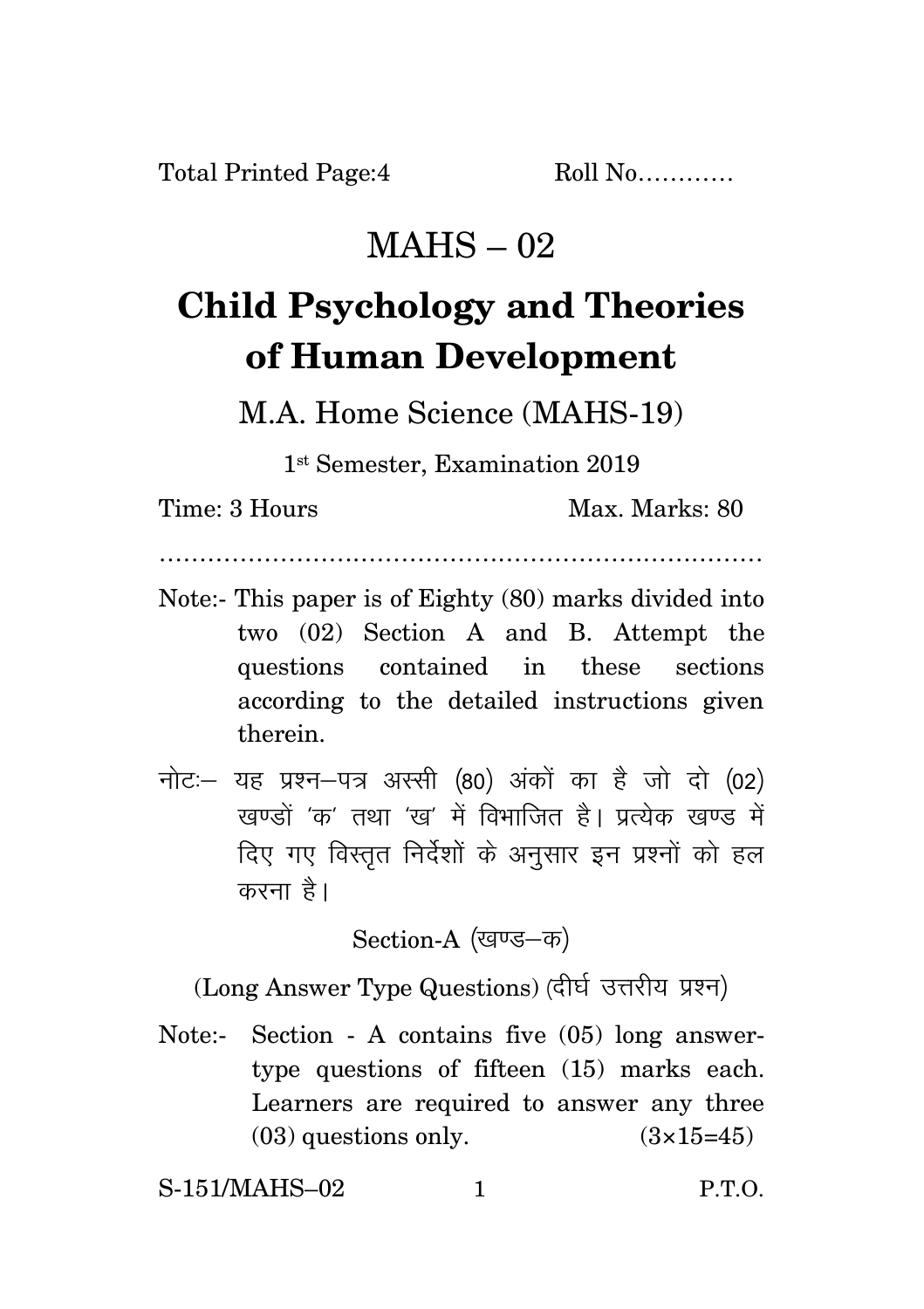- नोट:- खण्ड 'क' में पाँच (05) दीर्घ उत्तरीय प्रश्न दिये गये हैं। प्रत्येक प्रश्न के लिए पन्द्रह (15) अंक निर्धारित हैं। शिक्षार्थियों को इनमें से केवल तीन (03) प्रश्नों के उत्तर टेने हैं।
- Define child development. Explain the scope of  $\mathbf{1}$ . the child development area. बाल विकास को परिभाषित कीजिए। बाल विकास क्षेत्र की व्यापकता के बारे में विस्तुत व्याख्या कीजिए।
- $\mathfrak{D}_{\alpha}$ Make detailed comments on the factors affecting growth and development. वृद्धि एवं विकास को प्रभावित करने वाले तत्वों पर विस्तृत टिप्पणी कीजिए।
- 3. What do you understand by learning? Explain its principles and rules. अधिगम से आप क्या समझते हैं? इसके सिद्धांतों तथा नियमों की व्याख्या कीजिए।
- Explain the different stages of cognitive  $\overline{4}$ . development according to Jean Piaget. ज्याँ पियाजे के अनुसार संज्ञानात्मक विकास की विभिन्न अवस्थाओं की व्याख्या कीजिए।
- How can stress management be done? Explain 5. in detail.

प्रतिबल प्रबंधन किस प्रकार किया जा सकता है? विस्तृत व्याख्या कीजिए।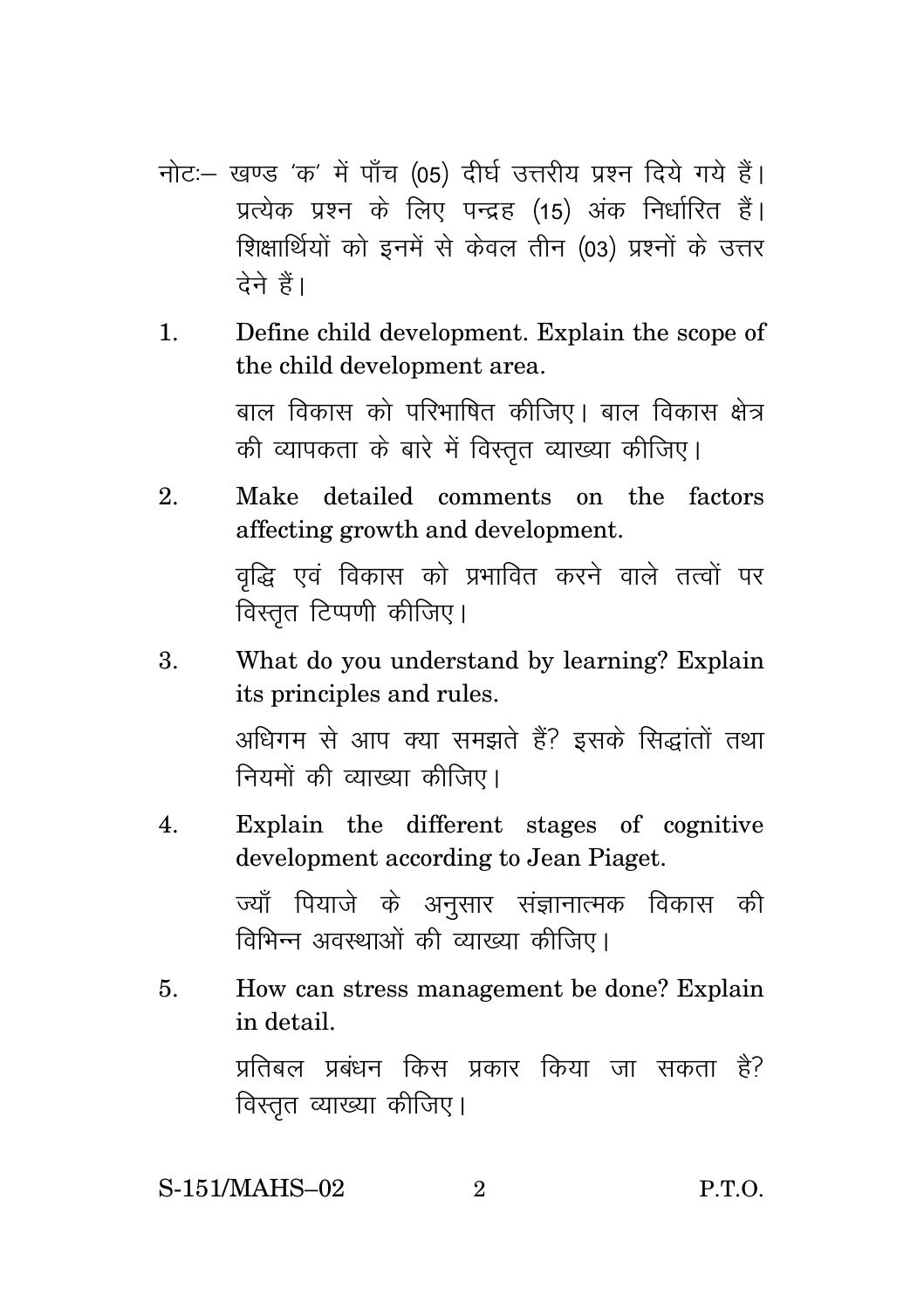Section-B (खण्ड-ख)

(Short Answer Type Question) / (लघु उत्तरीय प्रश्न)

- Note:- Section-B contains eight (08) short answer type questions of seven (07) marks each. Learners are required to answer any five (05) questions only.  $(5 \times 7 = 35)$
- नोट: खण्ड 'ख' में आठ (08) लघु उत्तरीय प्रश्न दिये गये हैं। प्रत्येक प्रश्न के लिए सात (07) अंक निर्धारित हैं। शिक्षार्थियों को इनमें से केवल पाँच (05) प्रश्नों के उत्तर देने हैं।
- 1. Discuss the prevalent misconceptions and traditions regarding child development.

बाल विकास के सम्बन्ध में प्रचलित भ्रान्तियों एवं परम्पराओं की चर्चा कीजिए।

- 2. How does maturity affect human cognitive (mental) development? Explain. परिपक्वता मानव के संज्ञानात्मक (मानसिक) विकास को किस प्रकार प्रभावित करती है? उल्लेख कीजिए।
- 3. Define needs and state its classification. आवश्यकताओं को परिभाषित कीजिए तथा इसका वर्गीकरण बताइए।
- 4. Discuss the oral stage of psychoanalytic theory propounded by Freud.